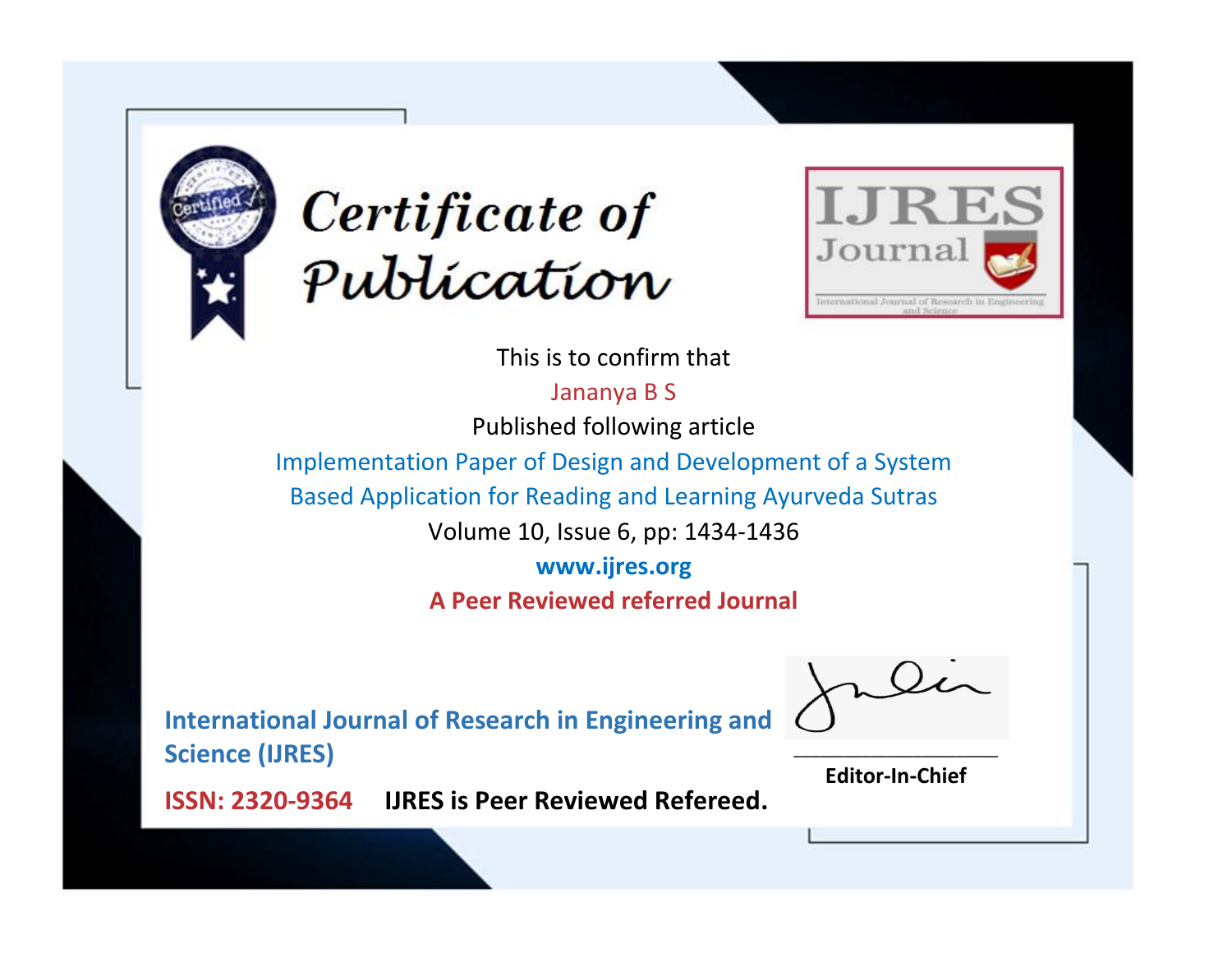



This is to confirm that

Pavana N

Published following article

Implementation Paper of Design and Development of a System

Based Application for Reading and Learning Ayurveda Sutras

Volume 10, Issue 6, pp: 1434-1436

**www.ijres.org**

**A Peer Reviewed referred Journal**

**International Journal of Research in Engineering and Science (IJRES)**

\_\_\_\_\_\_\_\_\_\_\_\_\_\_\_\_\_\_\_\_\_\_\_\_ **Editor-In-Chief**

**Journal.**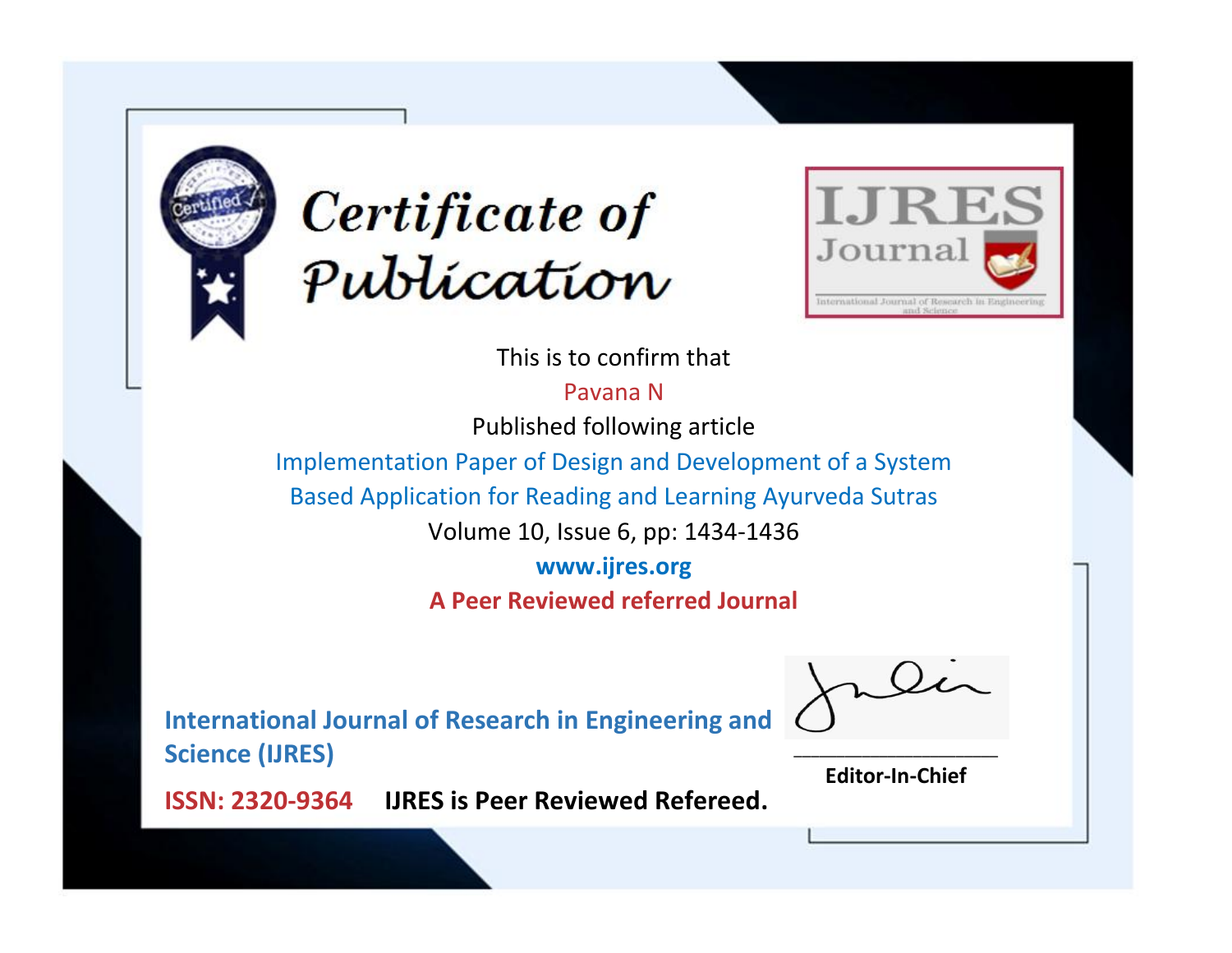



This is to confirm that Ayush Dravid SM Published following article Implementation Paper of Design and Development of a System Based Application for Reading and Learning Ayurveda Sutras Volume 10, Issue 6, pp: 1434-1436 **www.ijres.org**

**A Peer Reviewed referred Journal**

**International Journal of Research in Engineering and Science (IJRES)**

\_\_\_\_\_\_\_\_\_\_\_\_\_\_\_\_\_\_\_\_\_\_\_\_ **Editor-In-Chief**

**Journal.**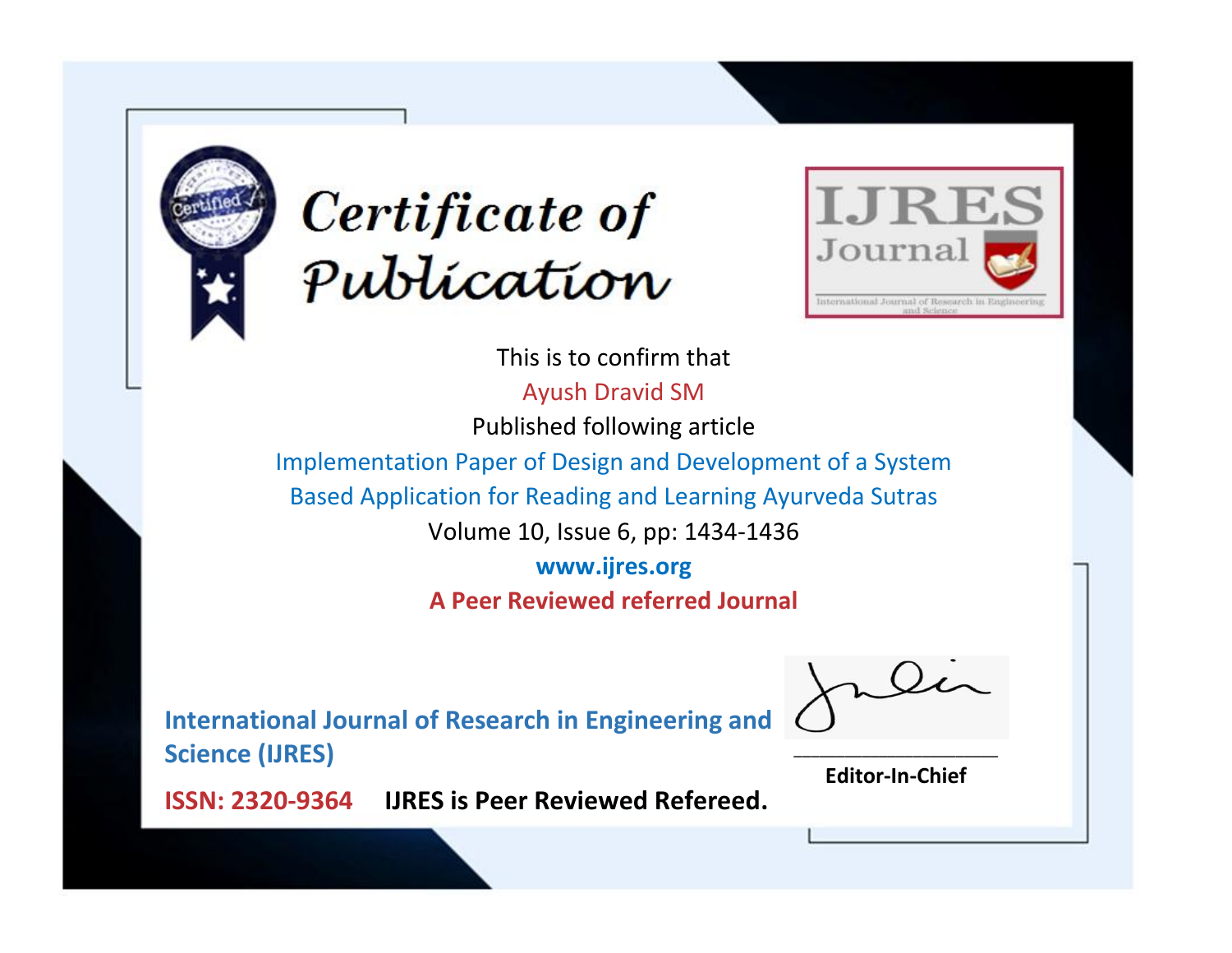



This is to confirm that Dr. G Manjula Published following article Implementation Paper of Design and Development of a System Based Application for Reading and Learning Ayurveda Sutras Volume 10, Issue 6, pp: 1434-1436 **www.ijres.org**

**A Peer Reviewed referred Journal**

**International Journal of Research in Engineering and Science (IJRES)**

\_\_\_\_\_\_\_\_\_\_\_\_\_\_\_\_\_\_\_\_\_\_\_\_ **Editor-In-Chief**

**Journal.**